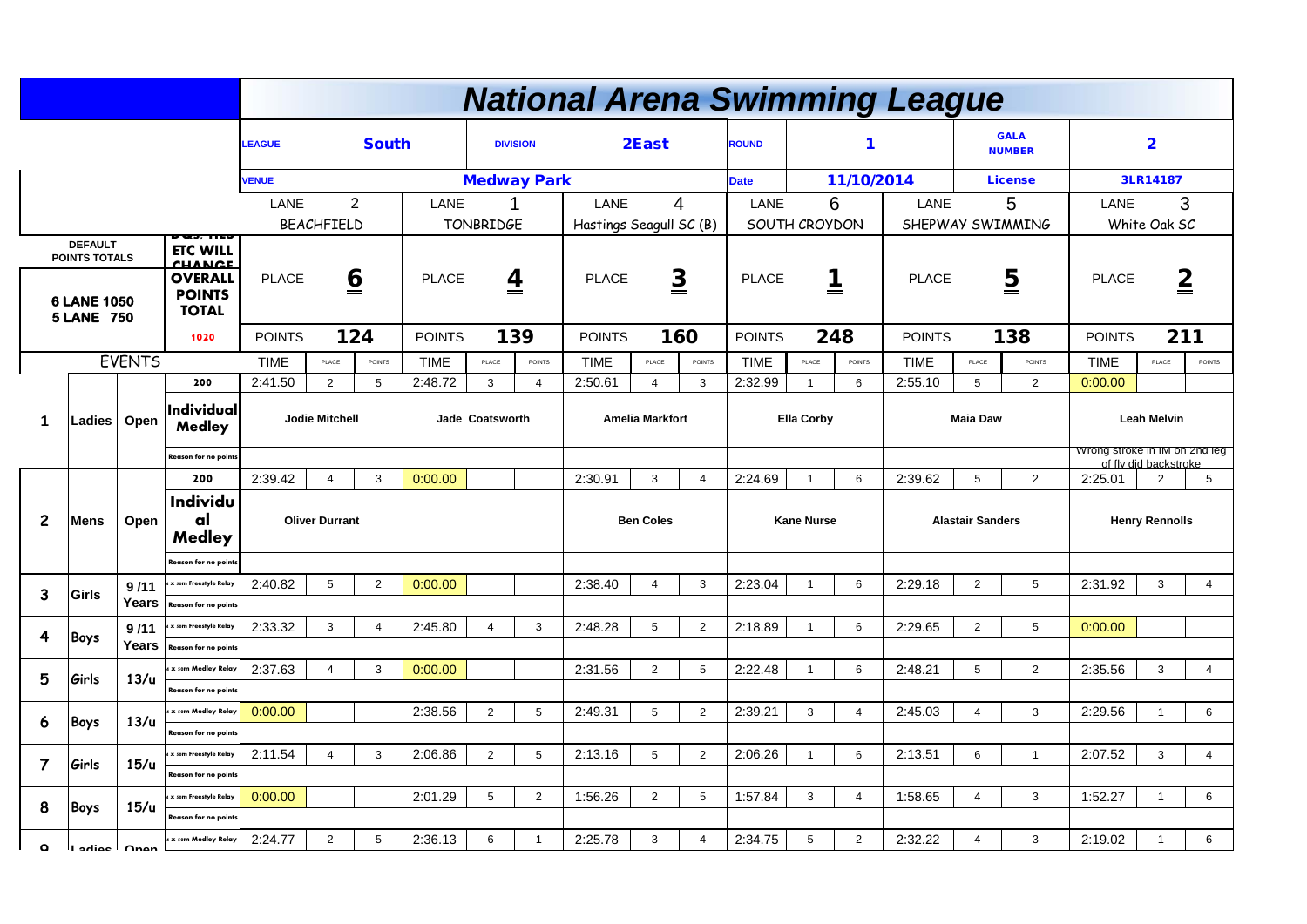| $\overline{\phantom{a}}$ | Lauicə   Upcii |              | <b>Reason for no points</b> |                                  |                                          |                |                                                               |                                       |                      |             |                                               |              |                                     |                            |                |             |                         |                       |                                  |                        |                 |
|--------------------------|----------------|--------------|-----------------------------|----------------------------------|------------------------------------------|----------------|---------------------------------------------------------------|---------------------------------------|----------------------|-------------|-----------------------------------------------|--------------|-------------------------------------|----------------------------|----------------|-------------|-------------------------|-----------------------|----------------------------------|------------------------|-----------------|
|                          |                |              | <b>x som Medley Relay</b>   | 2:25.34                          |                                          |                | 2:23.20                                                       | 5                                     | $\overline{2}$       | 2:08.18     | 3                                             |              | 2:00.56                             |                            | 6              | 2:13.66     |                         | $\mathbf{3}$          | 2:02.17                          | $\overline{2}$         | $5^{\circ}$     |
| <b>10</b>                | <b>Mens</b>    | Open         | <b>Reason for no points</b> |                                  |                                          |                |                                                               |                                       |                      |             |                                               |              |                                     |                            |                |             |                         |                       |                                  |                        |                 |
|                          |                |              |                             | 0:47.10                          | 6                                        |                | 0:43.45                                                       |                                       | 5                    | 0:44.46     |                                               | 3            | 0:41.29                             |                            | -6             | 0:44.27     | 3                       |                       | 0:45.45                          |                        |                 |
| 11                       | Girls          | 10/11        | som Backstroke              |                                  | <b>Abbie Fitzpatrick</b>                 |                |                                                               | <b>Elle Nikhwai</b>                   |                      |             | <b>Connie Blackmore</b>                       |              |                                     | <b>Isabelle O'Sullivan</b> |                |             | <b>Lois Thorne</b>      |                       |                                  | <b>Demi Farrow</b>     |                 |
|                          |                | Years        | <b>Reason for no points</b> |                                  |                                          |                |                                                               |                                       |                      |             |                                               |              |                                     |                            |                |             |                         |                       |                                  |                        |                 |
|                          |                |              |                             | 0:45.52                          | 6                                        |                | 0:38.70                                                       | 3                                     |                      | 0:43.98     | 5                                             | 2            | 0:38.34                             | 2                          | .5             | 0:43.82     |                         | 3                     | 0:38.07                          |                        | 6               |
| 12                       | Boys           | 10/11        | som Backstroke              |                                  | <b>Charlie Morris</b>                    |                |                                                               | <b>Daniel Brice</b>                   |                      |             | Fenn Capon-Day                                |              | <b>Brandon-Niles Vencatachellum</b> |                            |                |             | <b>Xavier Gonsalves</b> |                       |                                  | <b>Nathan Wesley</b>   |                 |
|                          |                | Years        | <b>Reason for no points</b> |                                  |                                          |                |                                                               |                                       |                      |             |                                               |              |                                     |                            |                |             |                         |                       |                                  |                        |                 |
|                          |                |              | 100 <b>m Breaststroke</b>   | 1:50.79                          | 6                                        |                | 1:45.92                                                       | 5                                     | $\overline{2}$       | 1:38.21     | $\boldsymbol{\Delta}$                         | 3            | 1:26.26                             |                            | 6              | 1:33.34     | 3                       | $\boldsymbol{\Delta}$ | 1:32.65                          | $\overline{2}$         |                 |
| 13                       | Girls          | 13/U         |                             |                                  | <b>Tierney Sharp</b>                     |                |                                                               | <b>Sarah Brown</b>                    |                      |             | <b>Poppy Pittock</b>                          |              |                                     | <b>Amy Davies</b>          |                |             | <b>Emily Chambers</b>   |                       |                                  | <b>Madeline Wesley</b> |                 |
|                          |                |              | <b>Reason for no points</b> |                                  |                                          |                |                                                               |                                       |                      |             |                                               |              |                                     |                            |                |             |                         |                       |                                  |                        |                 |
|                          |                |              | 100 <b>m Breaststroke</b>   | 1:34.10                          | 3                                        |                | 1:33.53                                                       |                                       | 5                    | 1:42.31     | .5                                            | 2            | 1:43.67                             | 6                          |                | 1:37.95     |                         | 3                     | 1:28.15                          |                        |                 |
| 14                       | <b>Boys</b>    | <b>13/U</b>  |                             |                                  | <b>Brandon Harris</b>                    |                |                                                               | <b>Michael Roshier</b>                |                      |             | <b>Benjamin Sargent</b>                       |              |                                     | <b>Kishen Patel</b>        |                |             | <b>Thomas Edwards</b>   |                       |                                  | <b>Thomas Weale</b>    |                 |
|                          |                |              | <b>Reason for no points</b> |                                  |                                          |                |                                                               |                                       |                      |             |                                               |              |                                     |                            |                |             |                         |                       |                                  |                        |                 |
|                          |                |              | 100m Backstroke             | 1:22.90                          | 5<br><b>Stephanie King</b>               | 2              | 1:18.26                                                       | $\mathbf{2}^{\circ}$<br>Hannah Morten | 5                    | 1:24.66     | 6<br><b>Leanne Botting</b>                    |              | 1:11.62                             | <b>Ella Corby</b>          |                | 1:21.07     | <b>Maia Daw</b>         | 3                     | 1:18.80                          | 3<br><b>Maia Ward</b>  |                 |
| 15                       | Girls          | <b>15/U</b>  | <b>Reason for no points</b> |                                  |                                          |                |                                                               |                                       |                      |             |                                               |              |                                     |                            |                |             |                         |                       |                                  |                        |                 |
|                          |                |              |                             | 1:18.75                          |                                          | 3              | 1:23.81                                                       | 6                                     |                      | 1:12.26     |                                               | 6.           | 1:14.52                             | 2                          |                | 1:20.65     | 5                       | $\mathbf{2}$          | 1:17.30                          | 3                      |                 |
| <b>16</b>                | <b>Boys</b>    | <b>15/U</b>  | 100m Backstroke             |                                  | <b>Keenan Foster</b>                     |                |                                                               | <b>Jack Stennulat</b>                 |                      |             | <b>Harry Markfort</b>                         |              |                                     | <b>Louis Lee</b>           |                |             | <b>Oliver Daw</b>       |                       |                                  | Luke Bowman            |                 |
|                          |                |              | <b>Reason for no points</b> |                                  |                                          |                |                                                               |                                       |                      |             |                                               |              |                                     |                            |                |             |                         |                       |                                  |                        |                 |
|                          |                |              | 100m Butterfly              | 1:13.93                          | $\overline{2}$                           | 5              | 1:32.31                                                       | 5                                     | $\mathbf{2}^{\circ}$ | 1:23.72     |                                               | 3            | 1:20.55                             | 3                          |                | 1:35.70     | 6.                      |                       | 1:11.58                          |                        | 6               |
|                          |                |              |                             |                                  |                                          |                |                                                               |                                       |                      |             |                                               |              |                                     |                            |                |             |                         |                       |                                  |                        |                 |
| 17                       | Ladies         | Open         |                             |                                  | <b>Jodie Mitchell</b>                    |                |                                                               | <b>Harriet Das</b>                    |                      |             | <b>Harriet Lowe</b>                           |              |                                     | <b>Georgia Taylor</b>      |                |             | <b>Charlotte Avery</b>  |                       |                                  | <b>Leah Melvin</b>     |                 |
|                          |                |              | <b>Reason for no points</b> |                                  |                                          |                |                                                               |                                       |                      |             |                                               |              |                                     |                            |                |             |                         |                       |                                  |                        |                 |
|                          |                |              | 100m Butterfly              | 0:00.00                          |                                          |                | 1:17.68                                                       | 5                                     | $\overline{2}$       | 1:08.41     | $\overline{2}$                                | 5            | 1:03.66                             |                            | 6              | 1:14.51     |                         | 3                     | 1:09.20                          | 3                      | 4               |
| 18                       | <b>Mens</b>    | Open         |                             |                                  |                                          |                |                                                               | <b>William Welford</b>                |                      |             | <b>Thatchai Cramp</b>                         |              |                                     | <b>Daniel Brackenbury</b>  |                |             | <b>Alastair Sanders</b> |                       |                                  | <b>Luke Melvin</b>     |                 |
|                          |                |              | Reason for no points        |                                  |                                          |                |                                                               |                                       |                      |             |                                               |              |                                     |                            |                |             |                         |                       |                                  |                        |                 |
|                          |                | 10/11        | som Butterfly               | $0:47.95$ 4                      | <b>Abbie Fitzpatrick</b>                 |                | $3 \mid 0.41.52 \mid 2 \mid 5$                                | <b>Elle Nikhwai</b>                   |                      | $0:54.50$ 6 | <b>Emilia Suggitt</b>                         |              | $1 \t 0.40.42 \t 1$                 | Freya McCardie             | $\overline{6}$ | $0:49.61$ 5 | <b>Ruby Miller</b>      | $\overline{2}$        | $0:43.21$ 3                      | <b>Isla Kasapidis</b>  |                 |
| 19                       | Girls          | <b>Years</b> | <b>Reason for no points</b> |                                  |                                          |                |                                                               |                                       |                      |             |                                               |              |                                     |                            |                |             |                         |                       |                                  |                        |                 |
|                          |                |              |                             | 0:38.16                          |                                          | 5              | 0:38.98                                                       | 3                                     |                      | 0:49.08     | 6                                             |              | 0:37.07                             |                            | 6              | 0:45.88     | 5                       | $\overline{2}$        | 0:39.20                          |                        | 3 <sup>1</sup>  |
| 20                       | Boys           | 10/11        | som Butterfly               |                                  | <b>Brandon Harris</b>                    |                |                                                               | <b>Daniel Brice</b>                   |                      |             | <b>Zaid Raheman</b>                           |              | <b>Brandon-Niles Vencatachellum</b> |                            |                |             | <b>Xavier Gonsalves</b> |                       |                                  | <b>Nathan Wesley</b>   |                 |
|                          |                | Years I      | <b>Reason for no points</b> |                                  |                                          |                |                                                               |                                       |                      |             |                                               |              |                                     |                            |                |             |                         |                       |                                  |                        |                 |
|                          |                |              | 100m Backstroke             | 0:00.00                          |                                          |                | 1:49.49                                                       |                                       | 3                    | 1:25.34     | $\overline{2}$                                | 5            | 1:16.34                             |                            | 6              | 1:30.67     | 3                       | 4                     | 0:00.00                          |                        |                 |
| 21                       | Girls          | 13/u         |                             | Left position on back other than | <b>Lauren Fox</b>                        |                |                                                               | <b>Kira Bohnstedt-Armitt</b>          |                      |             | <b>Emily Harley</b>                           |              |                                     | <b>Laura Chisholm</b>      |                |             | <b>Ella Ransley</b>     |                       | Left position on back other than | <b>Chloe Duval</b>     |                 |
|                          |                |              | <b>Reason for no points</b> |                                  | to initiate turn 2                       |                |                                                               |                                       |                      |             |                                               |              |                                     |                            |                |             |                         |                       |                                  | to initiate turn 2     |                 |
|                          |                |              | 100m Backstroke             | 1:38.23                          | $5\overline{)}$<br><b>Charlie Morris</b> | $\overline{2}$ | 1:26.76                                                       | $\overline{2}$                        | 5                    | 0:00.00     |                                               |              | 1:29.60                             | 3                          |                | 1:30.06     | <b>Thomas Edwards</b>   | 3                     | 1:15.19                          |                        | 6               |
| 22                       | <b>Boys</b>    | 13/u         | <b>Reason for no points</b> |                                  |                                          |                |                                                               | <b>Michael Roshier</b>                |                      |             | <b>Ben Hudson</b><br>Pushed off wall on front |              |                                     | <b>Finn Harris</b>         |                |             |                         |                       |                                  | <b>Thomas Weale</b>    |                 |
|                          |                |              |                             | 0:00.00                          |                                          |                | 1:18.94                                                       | $\overline{2}$                        | $5\overline{)}$      | 1:26.28     | $\overline{4}$                                | $\mathbf{3}$ | 1:15.97                             |                            | 6              |             | 5                       | $\overline{2}$        |                                  | $\mathbf{3}$           | 4               |
| 23                       | Girls          | 15/u         | 100m Butterfly              |                                  |                                          |                |                                                               | <b>Holly Thomson-Frost</b>            |                      |             | <b>Leanne Botting</b>                         |              |                                     | <b>Katherine Purser</b>    |                | 1:29.30     | <b>Maia Daw</b>         |                       | 1:21.54                          | <b>Eden Theodore</b>   |                 |
|                          |                |              | <b>Reason for no points</b> |                                  |                                          |                |                                                               |                                       |                      |             |                                               |              |                                     |                            |                |             |                         |                       |                                  |                        |                 |
|                          |                |              | 100m Butterfly              | 0:00.00                          |                                          |                | 0:00.00                                                       |                                       |                      | 1:12.59     | $\overline{2}$                                | 5            | 1:13.00                             | $\mathbf{3}$               |                | 1:23.52     |                         | $\mathbf{3}$          | 1:04.89                          |                        | $6\overline{6}$ |
| 24                       | Boys           | 15/u         | <b>Reason for no points</b> | Legs not simultaneous lengths    | <b>Keenan Foster</b>                     |                | <b>Reece Bohnstedt-Armitt</b><br>Butterfly leg action lengths |                                       |                      |             | <b>Oliver Ward</b>                            |              | Aaron-James Vencatachellum          |                            |                |             | <b>Louis Watson</b>     |                       |                                  | <b>Henry Rennolls</b>  |                 |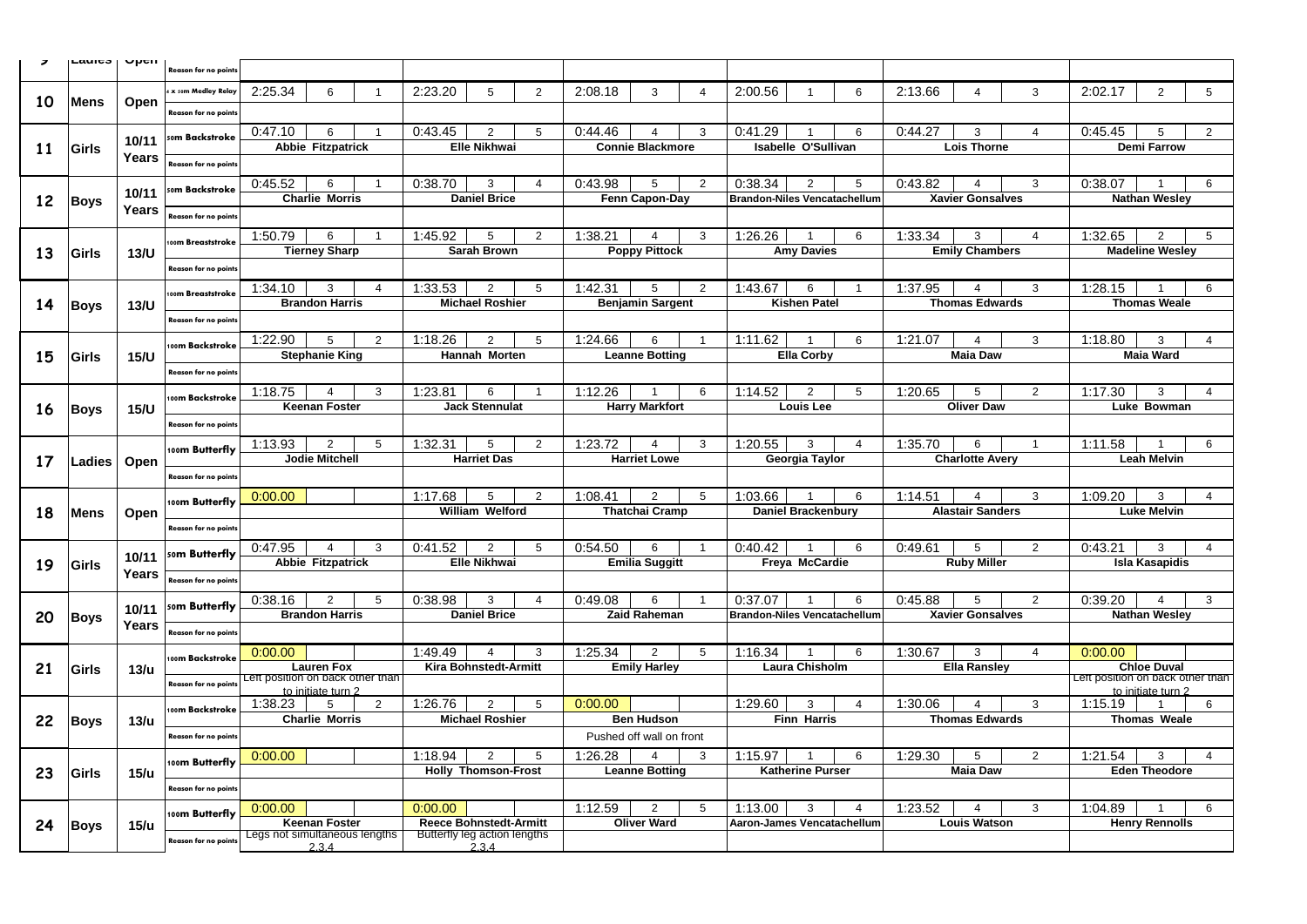|    |               |              | 100m Backstroke             | 1:15.37 |                            | 6              | 1:31.02 |                              |                 | 1:18.67 |                          | 5                    | :26.59                                               |                     | 1:26.43 |                          | 3               | 1:20.60 | 3                        |                |
|----|---------------|--------------|-----------------------------|---------|----------------------------|----------------|---------|------------------------------|-----------------|---------|--------------------------|----------------------|------------------------------------------------------|---------------------|---------|--------------------------|-----------------|---------|--------------------------|----------------|
| 25 | <b>Ladies</b> | Open         |                             |         | <b>Tierney Gudgeon</b>     |                |         | <b>Erin Carr</b>             |                 |         | <b>Amelia Markfort</b>   |                      | <b>Julieta Baker</b>                                 |                     |         | <b>Chloe Howes</b>       |                 |         | <b>Maia Ward</b>         |                |
|    |               |              | <b>Reason for no points</b> |         |                            |                |         |                              |                 |         |                          |                      |                                                      |                     |         |                          |                 |         |                          |                |
|    |               |              |                             | 1:18.02 | 5                          | $\overline{2}$ | 1:19.88 | 6                            |                 | 1:11.20 | 3                        |                      | 1:05.85                                              | -6                  | 1:16.17 |                          | 3               | 1:06.83 |                          | 5              |
| 26 | <b>Mens</b>   |              | 100 <b>m Backstroke</b>     |         | <b>Oliver Durrant</b>      |                |         | <b>William Brice</b>         |                 |         | <b>Ben Coles</b>         |                      | <b>David Ashton</b>                                  |                     |         | <b>Alastair Sanders</b>  |                 |         | <b>Ross Smith</b>        |                |
|    |               | Open         | <b>Reason for no points</b> |         |                            |                |         |                              |                 |         |                          |                      |                                                      |                     |         |                          |                 |         |                          |                |
|    |               |              |                             |         |                            |                |         |                              |                 |         |                          |                      |                                                      |                     |         |                          |                 |         |                          |                |
|    |               | 10/11        | រ <b>om Breaststroke</b>    | 0:45.44 |                            | 6              | 0:47.90 |                              | 3               | 0:54.97 |                          | $\overline{2}$       | 0:47.86                                              |                     | 0:00.00 |                          |                 | 0:46.23 |                          | 5              |
| 27 | Girls         | <b>Years</b> |                             |         | <b>Heidi Vander Schyff</b> |                |         | <b>Elle Nikhwai</b>          |                 |         | <b>Madelaine Pittock</b> |                      | <b>Emma Davies</b>                                   |                     |         | <b>Eleanor Priestley</b> |                 |         | <b>Emma Weale</b>        |                |
|    |               |              | <b>Reason for no points</b> |         |                            |                |         |                              |                 |         |                          |                      |                                                      |                     |         | Started before signal    |                 |         |                          |                |
|    |               |              | som Breaststroke            | 0:43.67 |                            | 6              | 0:51.90 | 5.                           | $\overline{2}$  | 0:53.46 | 6                        |                      | 0:45.91<br>$\overline{2}$                            | .5                  | 0:50.77 | 3                        | $\Delta$        | 0:51.84 |                          | 3              |
| 28 | Boys          | 10/11        |                             |         | <b>Brandon Harris</b>      |                |         | <b>Thomas Collier</b>        |                 |         | <b>Zaid Raheman</b>      |                      | <b>Antony Baritsch</b>                               |                     |         | <b>Marcus Williamson</b> |                 |         | <b>Matthew Neep</b>      |                |
|    |               | <b>Years</b> | Reason for no points        |         |                            |                |         |                              |                 |         |                          |                      |                                                      |                     |         |                          |                 |         |                          |                |
|    |               |              |                             | 1:25.33 | 2                          | 5              | 1:25.39 |                              |                 | 1:19.95 |                          | 6                    | 0:00.00                                              |                     | 1:27.82 |                          | 3               | 1:34.20 |                          | 2              |
| 29 | Girls         | 13/u         | 100m Butterfly              |         | <b>Matilda Durrant</b>     |                |         | <b>Sarah Brown</b>           |                 |         | <b>Elizabeth Saldana</b> |                      | <b>Josephine Baker</b>                               |                     |         | <b>Emily Chambers</b>    |                 |         | <b>Ioulia Kasapidis</b>  |                |
|    |               |              | <b>Reason for no points</b> |         |                            |                |         |                              |                 |         |                          |                      | Start before start signal                            |                     |         |                          |                 |         |                          |                |
|    |               |              |                             |         |                            |                |         |                              |                 |         |                          |                      |                                                      |                     |         |                          |                 |         |                          |                |
|    |               |              | 100m Butterfly              | 0:00.00 |                            |                | 1:50.68 |                              | 3               | 1:34.73 | 2                        | 5                    | 0:00.00                                              |                     | 1:35.96 | 3                        |                 | 1:27.86 |                          | 6              |
| 30 | <b>Boys</b>   | 13/u         |                             |         |                            |                |         | <b>David Starling</b>        |                 |         | <b>Benjamin Sargent</b>  |                      | <b>Harry Good</b><br>Alternating leg kick lengths 1- |                     |         | <b>Connor Adams</b>      |                 |         | <b>Benjamin Luxford</b>  |                |
|    |               |              | <b>Reason for no points</b> |         |                            |                |         |                              |                 |         |                          |                      |                                                      |                     |         |                          |                 |         |                          |                |
|    |               |              | 100m Freestyle              | 1:14.54 | 6                          |                | 1:07.40 | $\mathbf{2}^{\prime}$        | 5               | 1:13.50 |                          | 3                    | 1:03.42                                              | 6                   | 1:13.72 | 5.                       | 2               | 1:08.57 | 3                        |                |
| 31 | Girls         | 15/u         |                             |         | <b>Aiden Sharp</b>         |                |         | <b>Holly Thomson-Frost</b>   |                 |         | <b>Georgina Christie</b> |                      | <b>Ella Corby</b>                                    |                     |         | <b>Charlotte Avery</b>   |                 |         | <b>Rebecca Burford</b>   |                |
|    |               |              | <b>Reason for no points</b> |         |                            |                |         |                              |                 |         |                          |                      |                                                      |                     |         |                          |                 |         |                          |                |
|    |               |              |                             | 1:01.52 |                            | 5              | 1:05.80 |                              | $\overline{2}$  | 1:02.41 | 3                        |                      | 1:01.33                                              | -6                  | 1:08.00 |                          |                 | 1:03.62 |                          | 3              |
| 32 | <b>Boys</b>   |              | 100m Freestyle<br>15/u      |         | <b>Oliver Durrant</b>      |                |         | <b>Louis Boulle</b>          |                 |         | <b>Thomas Conte</b>      |                      | Aaron-James Vencatachellum                           |                     |         | <b>Paul Scott</b>        |                 |         | <b>Tommy Bridge</b>      |                |
|    |               |              | <b>Reason for no points</b> |         |                            |                |         |                              |                 |         |                          |                      |                                                      |                     |         |                          |                 |         |                          |                |
|    |               |              |                             | 1:32.49 | 3                          |                | 1:39.10 | 6                            |                 | 1:37.12 | 5                        | $\mathbf{2}^{\circ}$ | 1:30.72                                              | -6                  | 1:32.55 |                          | 3               | 1:32.41 |                          | 5              |
|    |               |              | 100 <b>m Breaststroke</b>   |         | <b>Stephanie King</b>      |                |         | <b>Harriet Das</b>           |                 |         | <b>Carly Bailey</b>      |                      | <b>Hannah Conlan</b>                                 |                     |         | <b>Emily Howes</b>       |                 |         | <b>Francesca Barber</b>  |                |
| 33 | <b>Ladies</b> | Open         |                             |         |                            |                |         |                              |                 |         |                          |                      |                                                      |                     |         |                          |                 |         |                          |                |
|    |               |              |                             |         |                            |                |         |                              |                 |         |                          |                      |                                                      |                     |         |                          |                 |         |                          |                |
|    |               |              | <b>Reason for no points</b> |         |                            |                |         |                              |                 |         |                          |                      |                                                      |                     |         |                          |                 |         |                          |                |
|    |               |              | 100m Breaststroke           | 0:00.00 |                            |                | 1:28.56 | 5                            | $\overline{2}$  | :23.78  | 3                        |                      | 1:14.41                                              | -6                  | 1:25.90 |                          | 3               | 1:21.45 | $\overline{2}$           | 5              |
| 34 | <b>Mens</b>   | Open         |                             |         |                            |                |         | <b>Jack Sporle</b>           |                 |         | <b>Leon Driver</b>       |                      | <b>Dylan Nurse</b>                                   |                     |         | <b>Tommy Evans</b>       |                 |         | <b>James Melvin</b>      |                |
|    |               |              | <b>Reason for no points</b> |         |                            |                |         |                              |                 |         |                          |                      |                                                      |                     |         |                          |                 |         |                          |                |
|    |               |              | som Freestyle               | 0:34.34 |                            | 6              | 0:35.42 | $\overline{2}$               | $5\phantom{.0}$ | 0:40.52 | 6                        |                      | 0:36.65                                              | 3                   | 0:39.02 | 5                        | $\overline{2}$  | 0:36.08 | 3                        | 4              |
| 35 | Girls         | 10/11        |                             |         | <b>Heidi Vander Schyff</b> |                |         | <b>Elle Nikhwai</b>          |                 |         | <b>Eve Dine</b>          |                      | <b>Freya Marstin</b>                                 |                     |         | <b>Olivia Staerck</b>    |                 |         | <b>Louise Hadler</b>     |                |
|    |               | <b>Years</b> | Reason for no points        |         |                            |                |         |                              |                 |         |                          |                      |                                                      |                     |         |                          |                 |         |                          |                |
|    |               |              |                             | 0:38.97 | 3                          |                | 0:42.51 | 6.                           |                 | 0:40.00 | 5                        | $\overline{2}$       | 0:35.08                                              | 6                   | 0:35.94 | $\overline{2}$           | $5\phantom{.0}$ | 0:39.14 |                          | $\mathbf{3}$   |
| 36 | <b>Boys</b>   | 10/11        | som Freestyle               |         | <b>Charlie Morris</b>      |                |         | <b>Tom Fitzsimons</b>        |                 |         | Fenn Capon-Day           |                      | <b>Daniel Robinson</b>                               |                     |         | <b>Cieran Payne</b>      |                 |         | <b>Matthew Neep</b>      |                |
|    |               | Years        | <b>Reason for no points</b> |         |                            |                |         |                              |                 |         |                          |                      |                                                      |                     |         |                          |                 |         |                          |                |
|    |               |              |                             | 1:07.62 |                            | 6              | 1:38.77 | 6                            |                 | 1:15.57 |                          | $\mathbf{3}$         | 1:08.51<br>$\overline{2}$                            | 5                   | 1:17.06 | 5                        | $\overline{2}$  | 1:10.09 | $\mathbf{3}$             | $\overline{4}$ |
|    |               |              | 100m Freestyle              |         | <b>Matilda Durrant</b>     |                |         | <b>Kira Bohnstedt-Armitt</b> |                 |         | Natasha Mason            |                      | <b>Amy Davies</b>                                    |                     |         | <b>Eleanor Scott</b>     |                 |         | <b>Jade Farrow</b>       |                |
| 37 | Girls         | 13/u         | <b>Reason for no points</b> |         |                            |                |         |                              |                 |         |                          |                      |                                                      |                     |         |                          |                 |         |                          |                |
|    |               |              |                             |         |                            |                |         |                              |                 |         |                          |                      |                                                      |                     |         |                          |                 |         |                          |                |
|    |               |              | 100m Freestyle              | 1:15.46 | 5                          | $\overline{2}$ | 1:14.95 | 3                            | 4               | 1:26.04 | 6                        |                      | 1:12.96                                              | $\overline{2}$<br>5 | 1:15.00 |                          | $\mathbf{3}$    | 1:08.95 |                          | 6              |
| 38 | Boys          | 13/u         |                             |         | <b>Brandon Harris</b>      |                |         | <b>Conor Sinclair</b>        |                 |         | <b>Ben Hudson*</b>       |                      | <b>Harry Good</b>                                    |                     |         | <b>Connor Adams</b>      |                 |         | <b>Alexander Argyrou</b> |                |
|    |               |              | <b>Reason for no points</b> |         |                            |                |         |                              |                 |         |                          |                      |                                                      |                     |         |                          |                 |         |                          |                |
|    |               |              | 100m Breaststroke           | 1:34.95 | 6                          |                | 1:27.82 |                              | 6               | 1:32.92 |                          | 3 <sup>1</sup>       | 1:29.30<br>$\overline{2}$                            | .5                  | 1:33.94 | 5                        | $\overline{2}$  | 1:29.38 | $\mathbf{3}$             | $\overline{4}$ |
| 39 | Girls         | 15/u         |                             |         | <b>Stephanie King</b>      |                |         | <b>Jade Coatsworth</b>       |                 |         | <b>Harriet Lowe</b>      |                      | <b>Katherine Purser</b>                              |                     |         | <b>Emily Howes</b>       |                 |         | <b>Eden Theodore</b>     |                |
|    |               |              | <b>Reason for no points</b> | 1:35.16 | 6                          |                | 1:21.84 | $\overline{2}$               | $5\overline{)}$ | 1:22.63 | $\mathbf{3}$             |                      | 1:18.67                                              | 6                   | 1:29.16 | 5                        | $\overline{2}$  | 1:23.23 |                          | 3 <sup>1</sup> |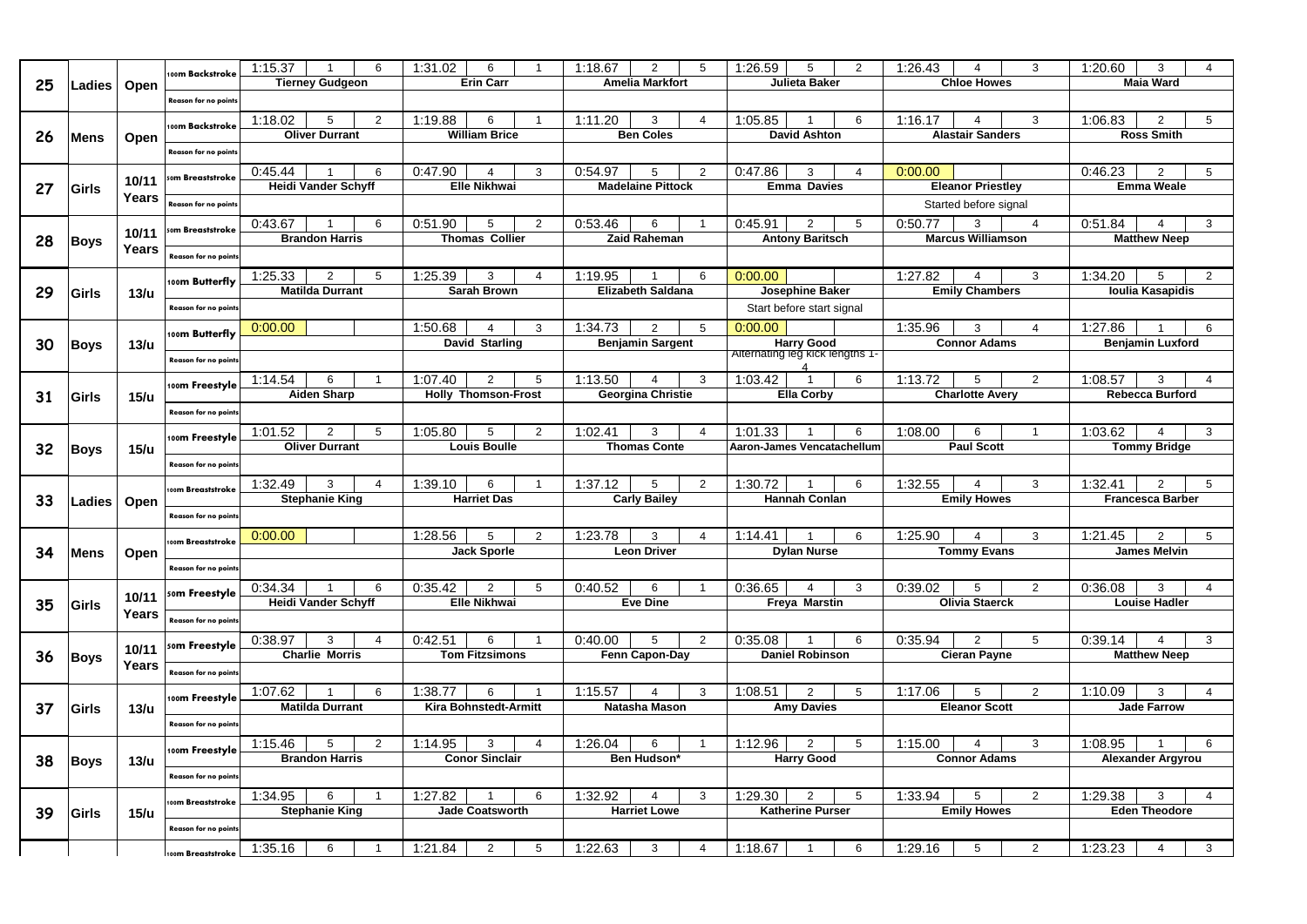| 40 | <b>Boys</b>     | 15/u             | _ _ ______ ___               |                                 | <b>Oliver Durrant</b>   |                |         | <b>Ben Fitzsimons</b>  |                |         | <b>Leon Shaw</b>         |                 |         | <b>Callum Black</b> |                |         | <b>Oliver Daw</b>    |                |         | <b>Tommy Bridge</b>    |                 |
|----|-----------------|------------------|------------------------------|---------------------------------|-------------------------|----------------|---------|------------------------|----------------|---------|--------------------------|-----------------|---------|---------------------|----------------|---------|----------------------|----------------|---------|------------------------|-----------------|
|    |                 |                  | <b>Reason for no points</b>  |                                 |                         |                |         |                        |                |         |                          |                 |         |                     |                |         |                      |                |         |                        |                 |
|    |                 |                  | 100m Freestyle               | 1:04.04                         |                         | 6              | 1:13.43 |                        | 3              | 1:15.25 | $5^{\circ}$              | 2               | 1:09.87 | 3                   |                | 1:23.62 | 6                    |                | 1:07.62 | $\overline{2}$         | 5               |
| 41 | <b>Ladies</b>   | Open             |                              |                                 | <b>Jodie Mitchell</b>   |                |         | <b>Hannah Morten</b>   |                |         | <b>Georgina Christie</b> |                 |         | <b>Skye Vincent</b> |                |         | <b>Chloe Howes</b>   |                |         | <b>Rebecca Burford</b> |                 |
|    |                 |                  | <b>Reason for no points</b>  |                                 |                         |                |         |                        |                |         |                          |                 |         |                     |                |         |                      |                |         |                        |                 |
|    |                 |                  | 100m Freestyle               | 1:08.07                         | $6^{\circ}$             |                | 1:04.84 | 5                      | $\overline{2}$ | 0:58.03 | $\overline{2}$           | 5               | 0:57.18 |                     | 6              | 1:02.15 | 4                    | 3              | 0:59.55 | 3                      |                 |
| 42 | <b>Mens</b>     | Open             |                              |                                 | <b>Keenan Foster</b>    |                |         | <b>William Welford</b> |                |         | <b>Ben Coles</b>         |                 |         | <b>David Ashton</b> |                |         | <b>Jason Ransley</b> |                |         | <b>Luke Melvin</b>     |                 |
|    |                 |                  | Reason for no points         |                                 |                         |                |         |                        |                |         |                          |                 |         |                     |                |         |                      |                |         |                        |                 |
|    |                 | 9/11             | 4 x som Medley Relay         | 0:00.00                         |                         |                | 0:00.00 |                        |                | 3:18.23 |                          | $\mathbf{3}$    | 2:49.05 |                     | 6              | 3:00.80 | 3                    | 4              | 2:56.62 | $\overline{2}$         | 5 <sup>5</sup>  |
| 43 | Girls           |                  | Years   Reason for no points | Left position on back othan     |                         |                |         |                        |                |         |                          |                 |         |                     |                |         |                      |                |         |                        |                 |
|    |                 |                  |                              | 0:00.00                         | than to initiate turn 1 |                | 3:15.95 |                        |                | 3:14.46 | 3                        |                 | 2:44.16 |                     |                | 3:04.64 |                      |                | 0:00.00 |                        |                 |
| 44 | Boys            |                  | $9/11$ 4 x som Medley Relay  | Incorrect stroke order fly swam |                         |                |         |                        | 3              |         |                          | 4               |         |                     | 6              |         | $\overline{2}$       | 5              |         |                        |                 |
|    |                 |                  | Years   Reason for no points |                                 | on breaststroke length  |                |         |                        |                |         |                          |                 |         |                     |                |         |                      |                |         |                        |                 |
| 45 | <b>Girls</b>    | 13/u             | x som Freestyle Relay        | 2:31.32                         | 5                       | $\overline{2}$ | 0:00.00 |                        |                | 2:15.97 | $\overline{2}$           | $5\overline{)}$ | 2:09.21 |                     | 6              | 2:26.42 | Δ                    | 3              | 2:18.07 | $\mathbf{3}$           | 4               |
|    |                 |                  | <b>Reason for no points</b>  |                                 |                         |                |         |                        |                |         |                          |                 |         |                     |                |         |                      |                |         |                        |                 |
|    |                 |                  | x som Freestyle Relay        | 2:42.24                         | 6                       |                | 2:18.02 | 2                      | 5              | 2:37.16 |                          | $\overline{2}$  | 2:20.52 | 3                   |                | 2:24.86 |                      | 3              | 2:11.05 |                        | 6               |
| 46 | <b>Boys</b>     | 13/u             | <b>Reason for no points</b>  |                                 |                         |                |         |                        |                |         |                          |                 |         |                     |                |         |                      |                |         |                        |                 |
|    |                 |                  | 4 x som Medley Relay         | 2:47.58                         | 6                       |                | 2:25.44 | 3                      |                | 2:35.90 |                          | $\mathbf{3}$    | 2:21.49 |                     | 6              | 2:36.57 | 5                    | 2              | 2:24.08 | $\overline{2}$         | 5 <sub>5</sub>  |
| 47 | Girls           | <b>15/u</b>      | <b>Reason for no points</b>  |                                 |                         |                |         |                        |                |         |                          |                 |         |                     |                |         |                      |                |         |                        |                 |
|    |                 |                  | 4 x som Medley Relay         | 0:00.00                         |                         |                | 2:19.93 |                        | 3              | 2:12.60 | $\overline{2}$           | $5\phantom{.0}$ | 2:13.69 |                     |                | 2:24.76 | 5                    | $\overline{2}$ | 2:10.44 |                        | $6\phantom{.}6$ |
| 48 | Boys            | 15/u             | <b>Reason for no points</b>  |                                 |                         |                |         |                        |                |         |                          |                 |         |                     |                |         |                      |                |         |                        |                 |
|    |                 |                  | x som Freestyle Relay        | 3:15.60                         | $\mathbf{3}$            | $\overline{4}$ | 3:23.09 | 6                      |                | 3:16.70 |                          | $\mathbf{3}$    | 3:06.05 |                     | 6              | 3:21.43 | 5                    | $\overline{2}$ | 3:13.47 | $\overline{2}$         | $5\phantom{.0}$ |
| 49 | Ladies          | Open             | Reason for no points         |                                 |                         |                |         |                        |                |         |                          |                 |         |                     |                |         |                      |                |         |                        |                 |
|    |                 |                  | s x som Freestyle Relay      | 3:27.41                         |                         |                | 3:05.72 | 5                      | $\overline{2}$ | 2:47.41 | 3                        |                 | 2:41.80 |                     | 6              | 2:55.53 |                      | $\mathbf{3}$   | 2:42.69 | $\overline{2}$         | 5               |
| 50 | <b>Mens</b>     | Open             | <b>Reason for no points</b>  |                                 |                         |                |         |                        |                |         |                          |                 |         |                     |                |         |                      |                |         |                        |                 |
|    |                 |                  |                              | 1st                             |                         | 6              | 1st     |                        |                | 1st     |                          | $\overline{2}$  | 1st     |                     | 29             | 1st     |                      |                | 1st     |                        | 12              |
|    |                 |                  |                              | 2nd                             |                         | 6              | 2nd     |                        | 12             | 2nd     |                          | 10              | 2nd     |                     | 6              | 2nd     |                      | 4              | 2nd     |                        | 12              |
|    |                 | <b>TOTALS OF</b> |                              |                                 |                         |                |         |                        |                |         |                          |                 |         |                     |                |         |                      |                |         |                        |                 |
|    |                 |                  | 1st, 2nd & 3rd PLACES        | 3rd                             |                         | 5              | 3rd     |                        | 6              | 3rd     |                          | 9               | 3rd     |                     | 9              | 3rd     |                      | 6              | 3rd     |                        | 15              |
|    |                 |                  |                              | 4th                             |                         | 5              | 4th     |                        | $\overline{7}$ | 4th     |                          | 12              | 4th     |                     |                | 4th     |                      | 20             | 4th     |                        | 5               |
|    | <b>PER CLUB</b> |                  |                              | 5th                             |                         | 6              | 5th     |                        | 10             | 5th     |                          | 10              | 5th     |                     | $\overline{2}$ | 5th     |                      | 15             | 5th     |                        | $\overline{2}$  |
|    |                 |                  |                              | 6th                             |                         | 11             | 6th     |                        | 8              | 6th     |                          | 6               | 6th     |                     |                | 6th     |                      | 4              | 6th     |                        |                 |

| <b>BEACHFIELD SWIMMING</b><br><b>SQUAD</b> | <b>TONBRIDGE SWIMMING</b><br><b>CLUB</b> | <b>Hastings Seagull SC (B)</b> | <b>SOUTH CROYDON</b><br><b>"MMING CLUB</b><br>ow | <b>SHEPWAY SWIMMING CLUB</b> | Mh14a<br><b>White Oak SC</b> |
|--------------------------------------------|------------------------------------------|--------------------------------|--------------------------------------------------|------------------------------|------------------------------|
|                                            |                                          |                                |                                                  |                              |                              |